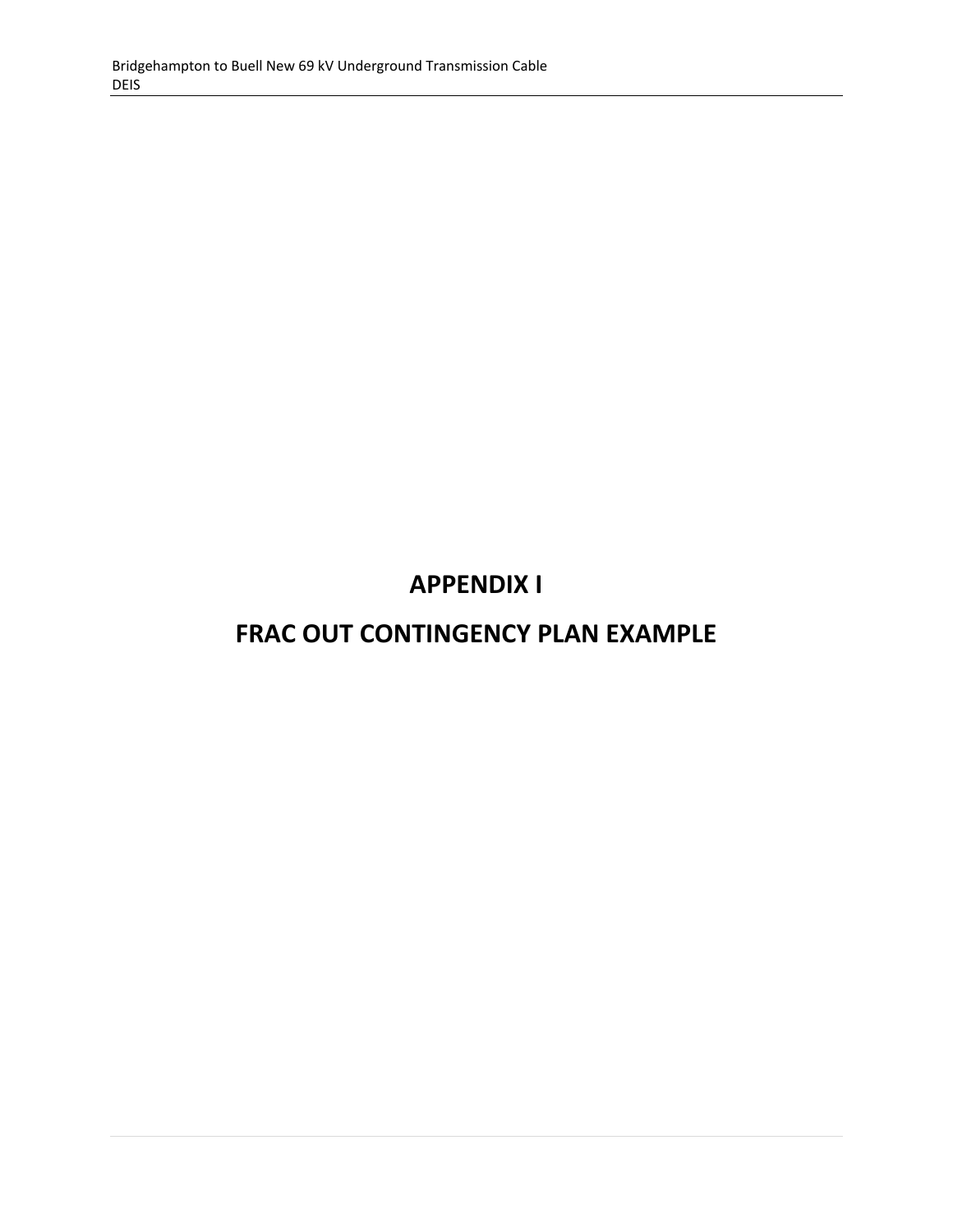#### **Underground Cable Project**

#### HDD Frac-Out Contingency Plan- EXAMPLE

#### **Introduction**

HDD is a widely used construction technique that accomplishes the installation of buried utilities with minimal environmental impact. The primary environmental impact potentially associated with HDD is the inadvertent release of drilling fluids/mud (water/bentonite mixture) to the surface during construction (sometimes referred to as "frac-out"). The drilling fluid is a slurry mixture of bentonite clay and water, and the drilling fluid is classified as a non-hazardous substance. The objective of this plan is to provide procedures that will minimize the potential for release of drilling fluids/ mud into waterbodies or onto the adjacent surface soils.

HDD will be conducted in a manner to prevent inadvertent releases of drilling mud. This plan elaborates on measures to be implemented if a release occurs despite prevention efforts. The plan is to be implemented as appropriate by the contractor to contain, control and clean up any release of drilling mud during HDD crossings conducted during the conduit(s) installation.

The contractor will attempt to minimize impacts from potential frac-outs by:

- 1. Utilizing best method HDD practices;
- 2. Providing for the timely detection of frac-outs; and
- 3. Implementing an organized, timely, and "minimum-impact" response in the event of a frac-out.

is unimp mate is cassisted as a non-random share. The objective of this state that the state of the state of the state of the state of the state of the state of the state of the state of the state of the state and the stat All stages of HDD operations involve circulating drilling fluid. Among other purposes, the drilling fluid is used in the HDD process to transport soil and rock cuttings to the surface and to stabilize the hole. The fluid also reduces drilling friction, cools and cleans the drill cutters, transmits hydraulic power to the drill bit, and performs the hydraulic excavation of the cuttings. The primary component of the drilling fluid used in HDDs installations is water. To enhance the fluid performance, a viscosifier (typically a naturally occurring bentonite clay) is added to the water to improve its properties. Because the drilling mud consists mainly of a bentonite clay-water mixture, it is not considered to be hazardous or toxic. The most likely occurrence of inadvertent mud releases developing during drilling operations is from "frac-outs." A frac-out is a condition in which the drilling mud is released through fractures in the soil and migrates toward the surface. Frac-outs usually occur when the downhole pressures are too high and overcome the restraining forces of the surrounding formation. This most often occurs during the pilot hole drilling operations when the pressures are the highest. Escape of drilling mud from a frac-out is most common near the drill entry and exit locations, but can occur at any location along the drill path. This plan identifies operational procedures and responsibilities for the prevention, containment and clean-up for the unplanned release of drilling fluids (frac-outs) associated with HDD operations for the project.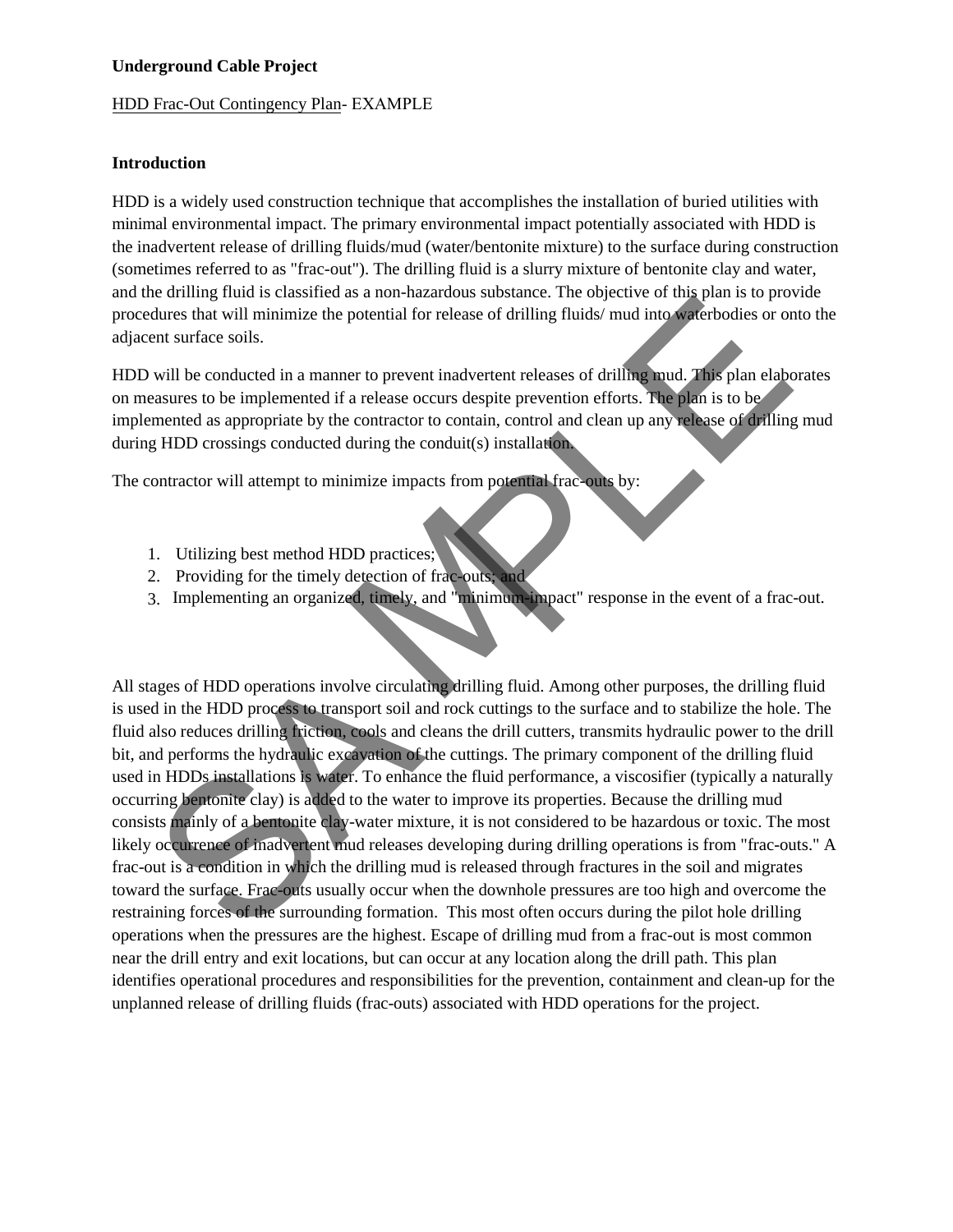## **Underground Cable Project**

## HDD Frac-Out Contingency Plan

## **Superintendent Responsibilities**

The superintendent and drill foreman will continuously monitor operations during HDD activities.

Monitoring activities during drilling operations will include:

- Visual inspection along the drill path, fluid return pit(s) and waterbody surface for evidence of a release;
- Observation and documentation of drilling fluid pressures using HDD instrumentation;
- Observation and documentation of drilling fluid recirculation volumes;
- And documentation of all drilling fluid products used.

The contractor will have readily available and strategically placed containment equipment to contain inadvertent releases of drilling fluid to waterbodies, including earthmoving equipment, portable pumps, containment booms, hand tools, hay bales, silt fence and sandbags. Further, the superintendent will ensure that each individual involved in drilling operations is familiar with the locations of all spill containment equipment and the specific procedures for handling potential drilling fluid releases.

Observation and documentation of drilling fluid pressures using HDD instrumentation;<br>Observation and documentation of drilling fluid products used.<br>
And documentation of all drilling fluid products used.<br>
And documentation The superintendent has overall responsibility for implementing this Frac-Out Contingency Plan (FCP). The superintendent will be familiar  $\cdot$  with the aspects of the drilling activity, the contents of the FCP and the conditions of approval under which the activity is permitted to take place. The superintendent will make available a copy of this plan to the appropriate construction personnel. The superintendent will ensure that workers are properly trained and familiar with the necessary procedures for response to a fracout, prior to initiation of drilling operations. The superintendent will provide the HDD schedule and hours of operation to PSEG Long Island.

The superintendent will be notified promptly when a frac-out is detected. The superintendent will have the authority to stop work and commit the resources (personnel and equipment) necessary to implement this plan. The superintendent is responsible for notifying PSEG Long Island of the frac-out, and coordinating personnel to oversee proper clean-up and disposal of recovered material.

## **Loss of Return**

Typically, loss of circulation has the highest probability of occurring during drilling of the pilot hole, due to the smaller bore-hole annulus and the relatively large volume of solids being displaced and carried out in the drilling fluid. In the course of drilling the pilot hole, circulation will often be temporarily lost as the pilot bit is advanced through more permeable or less competent sections of the ground formation when fluid pressures are at a maximum. As the pilot bit advances beyond these sections of the bore-hole, fluid pressure will fall and circulation within the bore-hole will naturally be re-established. Much of the fluid lost to the formation under the greater pressures will return back to the bore-hole as the pressures fall, in which case the drilling fluid is not likely to migrate to the ground surface or the water. Drill cuttings generated as a result of the drilling process often will naturally bridge and subsequently seal fractures or voids as drilling progresses, thus providing another means of re-establishing circulation. This is especially likely during the reaming process as higher volumes of larger cuttings are typically generated. Therefore it is usually beneficial to proceed with the pilot hole even if circulation has not been re-established, since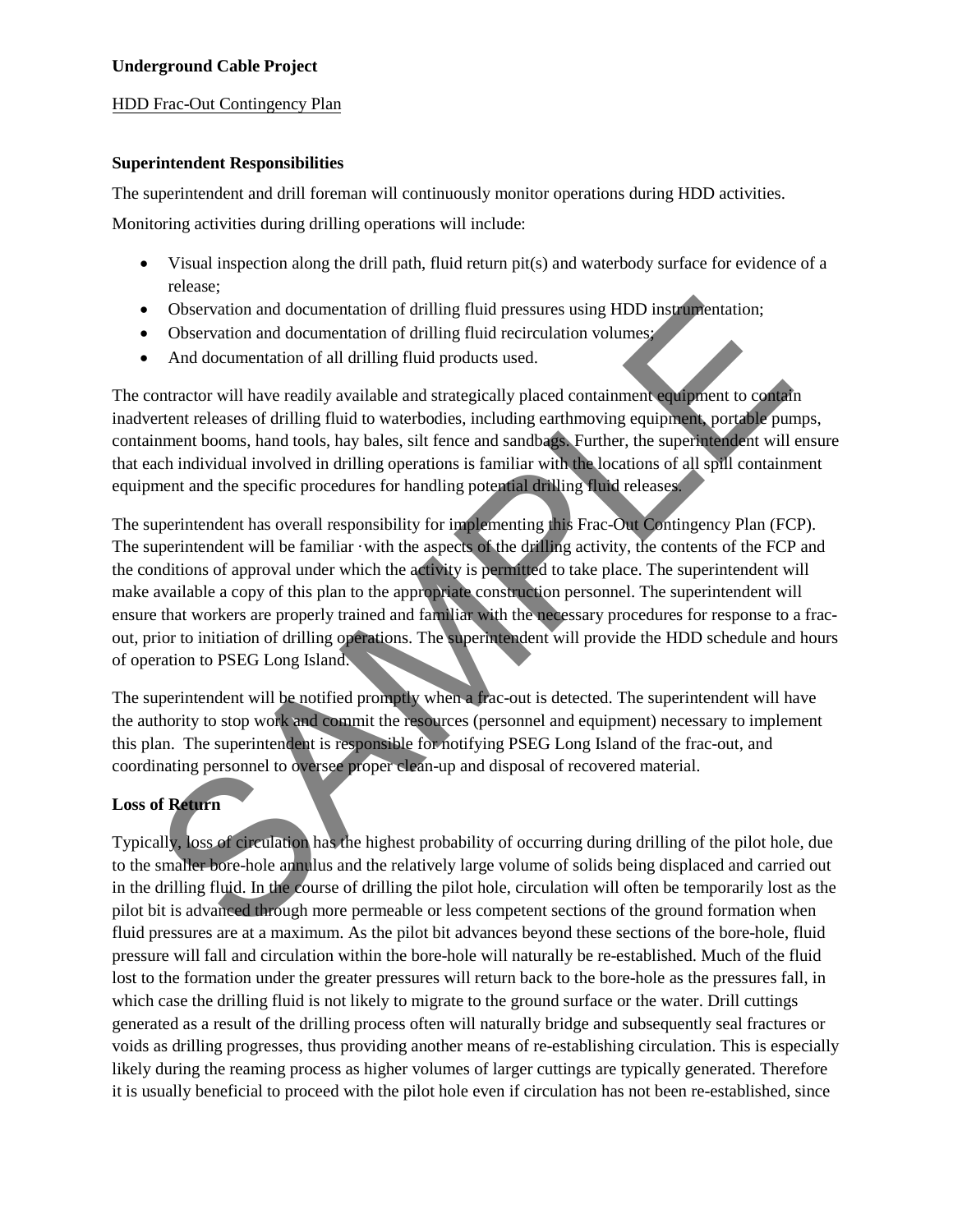## HDD Frac-Out Contingency Plan

it will likely be re-established at some point during the reaming process. In the event a complete loss of circulation of drilling mud occurs during operation of a HDD, the contractor will cease pumping immediately, contain any drilling fluid which has surfaced, notify PSEG Long Island and evaluate the data and circumstances leading to the loss of circulation to determine what method is to be utilized to seal the fracture. Most fractures can be sealed, if detected early, by pumping special materials to prevent loss of circulation down hole. If a significant reduction of drilling fluid circulation is detected without total loss of circulation, the contractor will reduce drilling fluid volumes and subsequent pressures and will increase the yield point of drilling fluid. Then, depending upon the progress of the drilling, the drill pipe may be "tripped out" until return flow is restored.

## **Training**

Prior to the start of construction, the superintendent will verify that the construction field crew members receive the following site-specific training:

- Review provisions of the Plan, equipment maintenance and site-specific permit and monitoring requirements;
- Review location of sensitive environmental resources at the site;
- Review inspection procedures for frac-out prevention and containment equipment and materials;
- Review contractor/ crew obligation to temporarily suspend forward progress of the drilling upon first evidence of the occurrence of a frac-out and to report any frac-outs to PSEG Long Island;
- Review operation of frac-out control equipment and the location of frac-out control materials, as necessary and appropriate; and
- Review protocols for reporting observed frac-outs and communication with appropriate regulatory agencies.

## **Field Crew Responsibilities**

of circulation, the contractor will reduce drilling fluid volumes and subsequent presents and will relevant of the start of construction. Then, depending upon the progress of the failling, the drill pipe<br>
"tripped out" unt During operation of a HDD crossing, pipeline construction personnel will monitor the pipeline drill path throughout the process. Field crews will provide timely notifications and responses to observed frac-outs in accordance with procedures identified in this PCP. Appropriate response actions that do not pose additional threats to sensitive resources will be taken, as follows.

- Field crews will be briefed on what to watch for and will be made aware of the importance of timely detection and response to any frac-out of slurry.
- Field crews will have appropriate, operational communication equipment (e.g., radio, cell phones) available during the directional drilled crossing, with the ability to communicate directly with the HDD operations control center.
- If the HDD operator observes a loss in fluid pressure or loss of circulation, the operator will notify the field crews of the approximate position of the drill head.
- The superintendent and drill foreman will have the authority to order installation of containment structures, if needed, and to require additional response measures if deemed appropriate.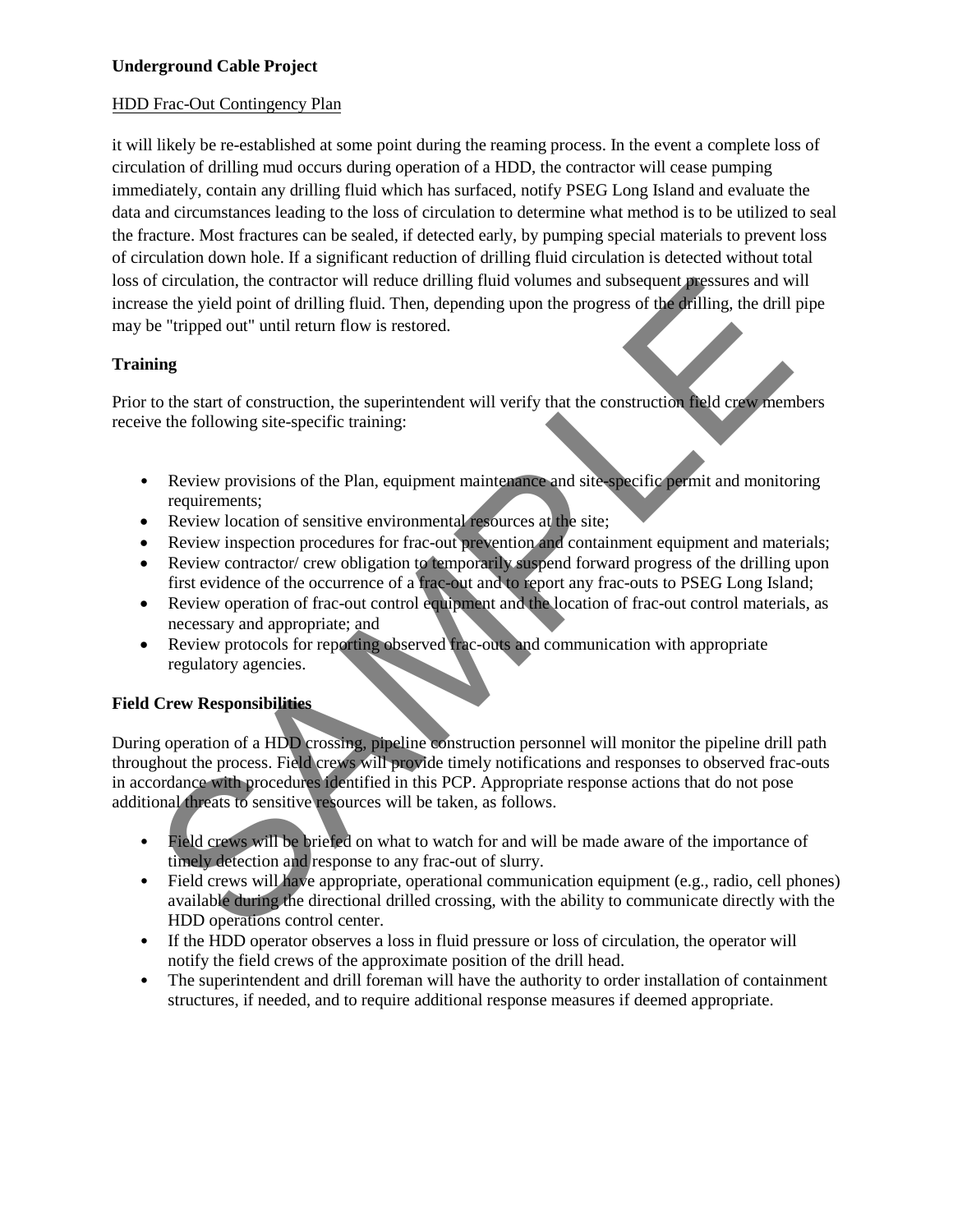HDD Frac-Out Contingency Plan

## **Response to Inadvertent Frac-Outs- Procedures for Release of Drilling Fluid**

Should an inadvertent release of drilling fluid (bentonite) occur in accessible areas, containment and subsequent clean-up will begin immediately upon detection. Field measures to contain inadvertent releases of drilling fluid will vary according to site-specific.

elect ceather berm, hay belos, or sill fence, Alter containment, deam-<br>parallel as the structure and the structure and buckets portable pumps and<br>oromylished utilizing one of the following: hand labor, hand tools and bucke The most commonly utilized system for containment of surface releases of bentonite would involve a perimeter earthen berm, hay bales, or silt fence. After containment, clean-up and restoration will generally be accomplished utilizing one of the following: hand labor, hand tools and buckets; portable pumps and hand tools; rubber tired equipment and hand tools; and/or vacuum trucks and hand tools. Isolation under certain field conditions is virtually impossible. In the unlikely event that a drilling fluid release occurs within an area that cannot be isolated or contained, such as along the bed of the waterbody or into the water, drilling operations will be stopped immediately. Upon evaluation by appropriate personnel, a decision will be made on how best to continue the crossing construction to minimize impacts. The procedures listed below will be followed. Ensure that all reasonable measures within the limitations of the technology have been taken to reestablish drilling fluid circulation; continue drilling with the minimum amount of drilling fluid required to penetrate the formation and successfully install the pipeline. In the event of an inadvertent release of drilling fluid within a waterway, the contractor will immediately contact the appropriate agencies by telephone detailing the location and nature of the release, and the corrective actions being taken.

In the event a frac-out is observed during the HDD crossing, the frac-out will be assessed to determine the amount of slurry being released. Response measures will vary based on the location of frac-out as described below.

## **Upland Location**

- Evaluate the frac-out to determine if containment structures are warranted and if they will effectively contain the frac-out.
- Promptly notify PSEG Long Island. Implement appropriate containment measures as needed to contain and recover the frac-out slurry as feasible.
- If the frac-out cannot be controlled, initiate immediate suspension of drilling operation until appropriate containment is in place.
- Depending on the volume of drilling mud lost through the frac-out, the slurry may be removed by vacuum truck, shovel or in the case of small amounts, left in place.
- Removal of excess drilling mud at a rate sufficient to prevent an uncontainable frac-out.

## **Water Locations**

PSEG Long Island has designed the HDD to minimize the potential for frac-out. However, if an inadvertent frac-out is observed, the following measures will be implemented:

- Temporarily suspend forward progress and notify PSEG Long Island.
- Initiate containment measures and recovery of the frac-out slurry as appropriate. Conditions will be assessed as to whether hand-placed containment, recovery or other measures, such as silt curtains and turbidity barriers, would be effective and beneficial at the specific frac-out location.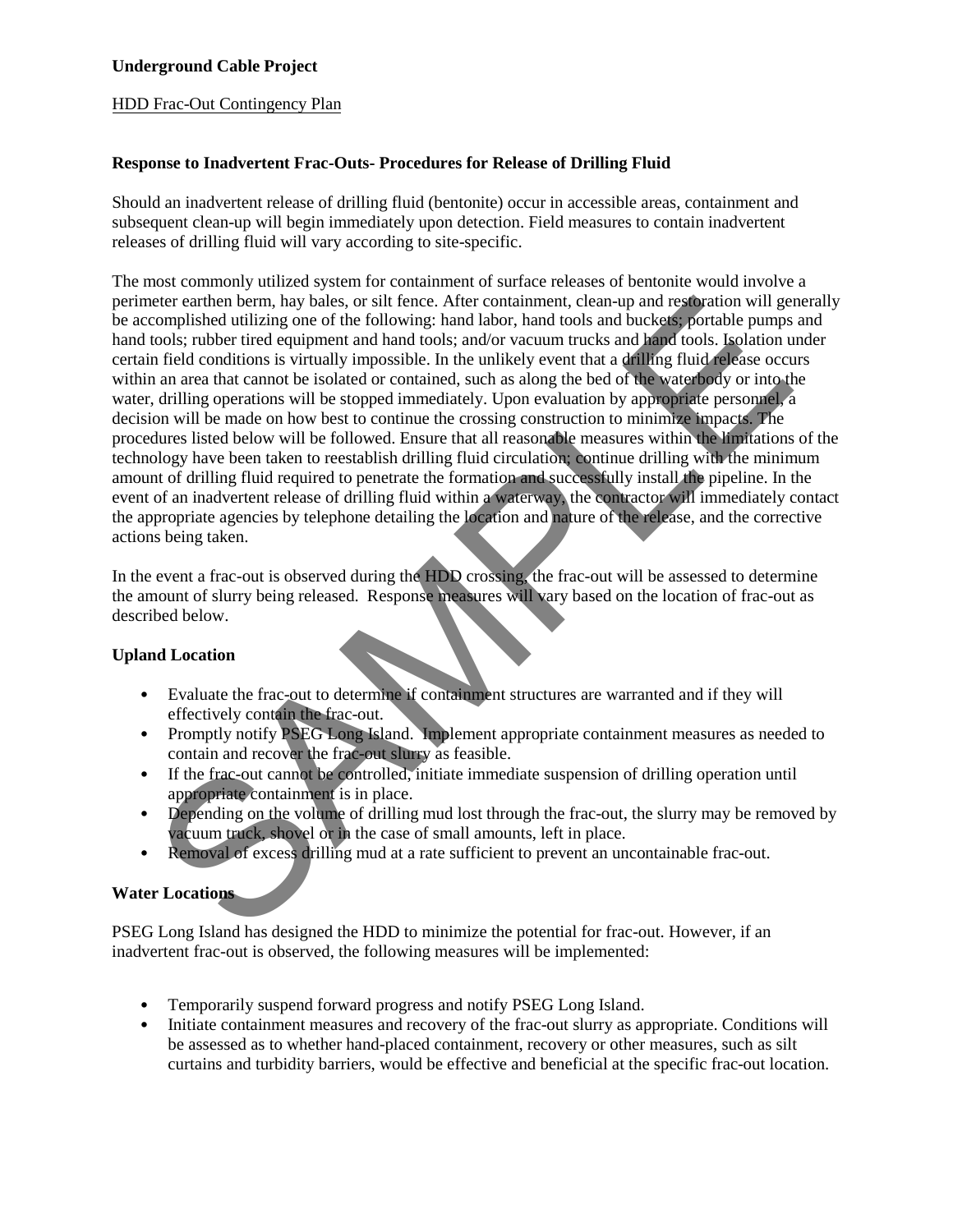## **Underground Cable Project**

#### HDD Frac-Out Contingency Plan

- Evaluate the current drill profile (e.g., drill pressures, pump volume rates, drilling mud consistency) to identify means to prevent further frac-out events. Drilling operations will not be suspended unless the release poses a threat to human health and safety.
- If the fracture is mitigated and controlled, forward progress of the drilling may resume.

## **Containment Materials**

At a minimum, the following containment, response and clean-up equipment will be available at the HDD crossing location:

- hay bales;
- silt fence;
- plastic sheeting;
- turbidity barriers
- shovels, pails;
- push brooms;
- squeegees;
- pumps and sufficient hose;
- mud storage tanks;
- standby boat:
- vacuum truck;
- generator.

## **Clean-Up**

Site-specific clean-up measures will be developed by the superintendent and governing agencies following a frac-out. The following measures are considered appropriate.

- Drilling mud will be cleaned up by hand using hand shovels, buckets and soft bristled brooms as possible without causing extensive damage to existing vegetation. Fresh water washes will be employed if deemed beneficial and feasible.
- Containment structures will be pumped out and the ground surface scraped to bare topsoil without causing undue loss of topsoil or ancillary damage to existing and adjacent vegetation.
- Material will be collected in containers for temporary storage prior to removal from the site.
- Potential for secondary impact from the clean-up process is to be evaluated and clean-up activities terminated if physical damage to the site may exceed the benefits of clean-up activities.
- minimum, the following containment, response and clean-up equipment will be valiable at the HDD<br>
ping location:<br>
hay balsis:<br>
here:<br>
have balsis:<br>
stiff fence:<br>
stiff fence:<br>
stiff fence:<br>
stiff fence:<br>
stiff fence:<br>
stiff • In general, no clean-up measures will be initiated for in-water releases. If site specific conditions are such that containment and clean-up may be feasible and beneficial, fresh water washes or other low-impact steps may be employed without undue disturbance to the water banks and bed.

#### **Response Close-Out Procedures**

When the frac-out has been contained and cleaned up, response closeout activities will be conducted at the direction of the superintendent and will include the following: